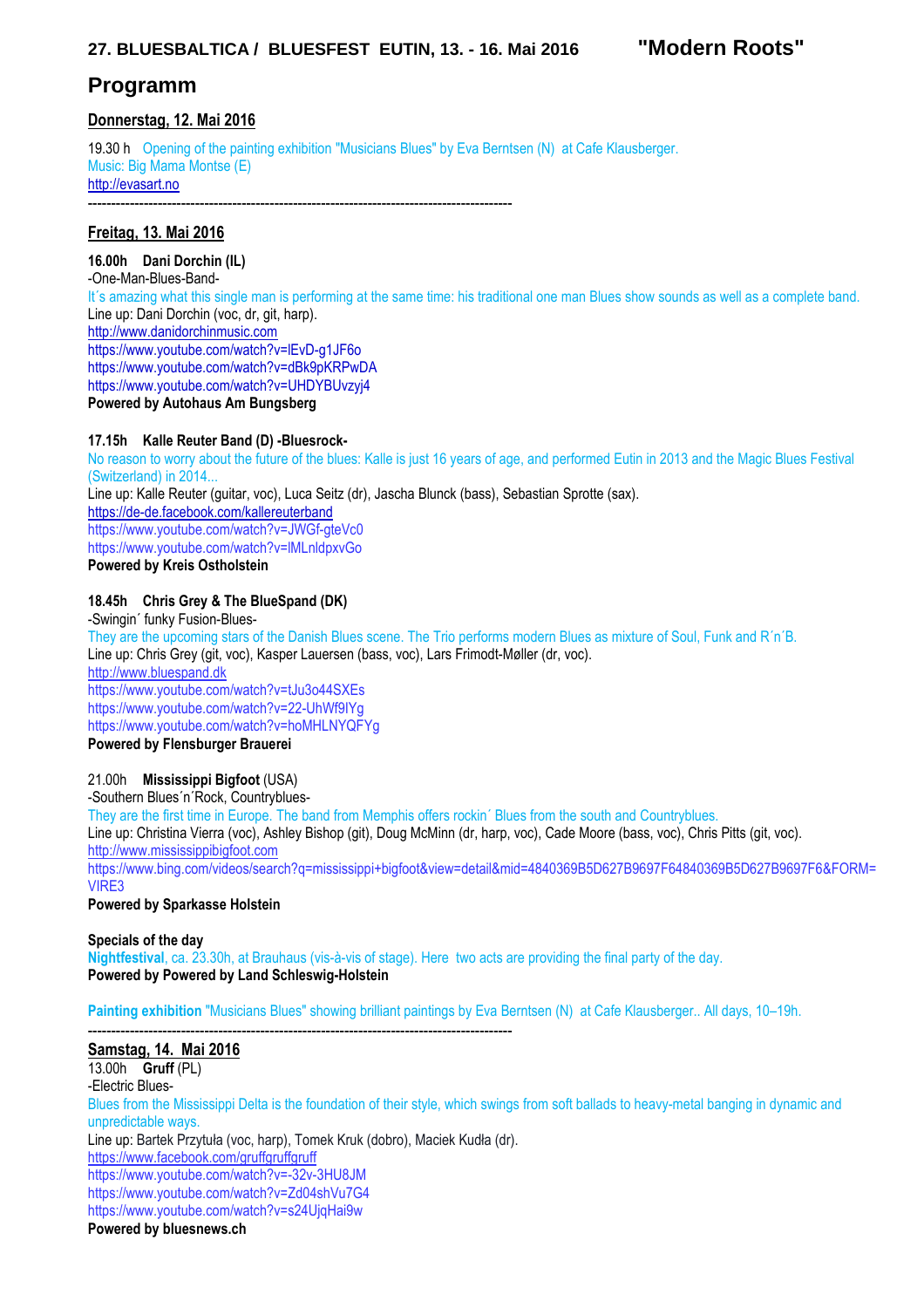15.30h **Jersey Julie Band** (USA/F) -American Roots, Blues, Gospel, Bluegrass, Folk-This power trio is a real feel-good band. The band performs absolute handmade, inventive orchestrated and stylistically various. Line Up: Jersey Julie (saxophon, voc, Tanzbrett), Olivier Mas (git, voc), Stephane Blanc (bass). http://jerseyjulie.com https://www.youtube.com/watch?v=JA7\_5iSgKgo https://www.youtube.com/watch?v=Ediyh3Igmlw https://www.youtube.com/watch?v=N3Wnfjte8Q4 **Powered by Stadt Eutin**  18.00h **WellBad** (D)

-Rockin´ Fusion-Blues-Their Tom Waits influenced style is hard to describe: but surely it´s modern, extreme various and makes a lot of fun. Winner of the German Blues Challenge 2015. Line up: Daniel Welbat (voc, git), Simon Adresen (key), Stefan Reich (bass), Victor Schüttfort (git), Basti Meyer (dr). http://www.wellbad.de https://www.youtube.com/watch?v=KXoa0khN\_-o https://www.youtube.com/watch?v=uhVt55xwzfM https://www.youtube.com/watch?v=eFsDYomfkaQ **Powered by Belter - Autovermietung** 

### 21.00h **Travelin´ Brothers** (E)

-Swingin´ New Orleans, Blues´n´Roots-

Their classic New Orleans Blues is a real stylistic firework at it´s best. The winner of the European Blues Challenge offers fun & party. Line up: Jon Careaga (voc), Aitor Cañibano (git, voc), Eneko Cañibano (bass), Ander Unzaga (key), Isi Redondo (dr), Alain Sancho (sax, harp, voc).

http://travellinbrothers.com https://www.youtube.com/watch?v=J-CFw6whHrg https://www.youtube.com/watch?v=KstFDlDKBBU **Powered by Deutschlandradio** 

#### **Specials of the day**

**Nightfestival**, ca. 23.30h, at Brauhaus (vis-à-vis of stage). Here two acts are providing the final party of the day. **Powered by Claus Voss Versicherungen** 

**Painting exhibition** "Musicians Blues" showing brilliant paintings by Eva Berntsen (N) at Cafe Klausberger.. All days, 10–19h.

### **Blues @ Landesgartenschau Eutin (Tickets 16.--€)**

11-12.30h **Tommie Harris & Kai Strauss Band** (USA/D) -Chicagoblues-

Kai and his band are one of the best Blues acts of the German Blues scene. Tommie (Alabama) and his fantastic voice is well known in the USA and Europe.

Line up: Tommie Harris (Gesang), Kai Strauss (Gitarre, Gesang), Mo Fuhrhop (Keyboard), Alex Lex (Schlagzeug), Kevin Duvernay (Bass, Gesang), Thomas Feldmann (Saxophon, Harp, Gesang).

http://www.bluesnightband.de/index.php?page=guests&id=40 https://www.youtube.com/watch?v=iWgzljypgP0

**Powered by Landesgartenschau Eutin**  ---------------------------------------------------------------------------------------------

### **Sonntag, 15. Mai 2016**

13.00h **Big Mama Montse** (E) -Trad. acoustic Blues-Wonderful traditional, acoustic Blues. The Lady with the strong voice performs the Blues as it has to be: emotional and without any scrolls. Line up: Big Mama Montse (voc, git). http://bigmamamontse.com https://www.youtube.com/watch?v=ecYaLGWyIrs https://www.youtube.com/watch?v=Z1IqnoeYDw4 https://www.youtube.com/watch?v=jC38OTXpHDc **Powered by Memphis & Mississippi** 

## 15.30h **Tito Lausteen Quartett** (N)

-Contemporay Blues-

The youngsters from Norway have won the Blues Union Cup 2015. Their music is fine balanced between modern and traditional. Line up: Stig Venberg (dr), Morten Lien Larsen (key), Jon Von Lausteen (Bass,voc), Tommy Tito, (git, voc). https://www.facebook.com/titolausteenquartet https://www.youtube.com/watch?t=121&v=rpgZrEZwHXk https://www.youtube.com/watch?t=81&v=0klKqob2FjI **Powered by rockradio.de** 

18.00h **4Some Blues** (CH/AT) -Swingin´ acoustic Blues & R´n´B-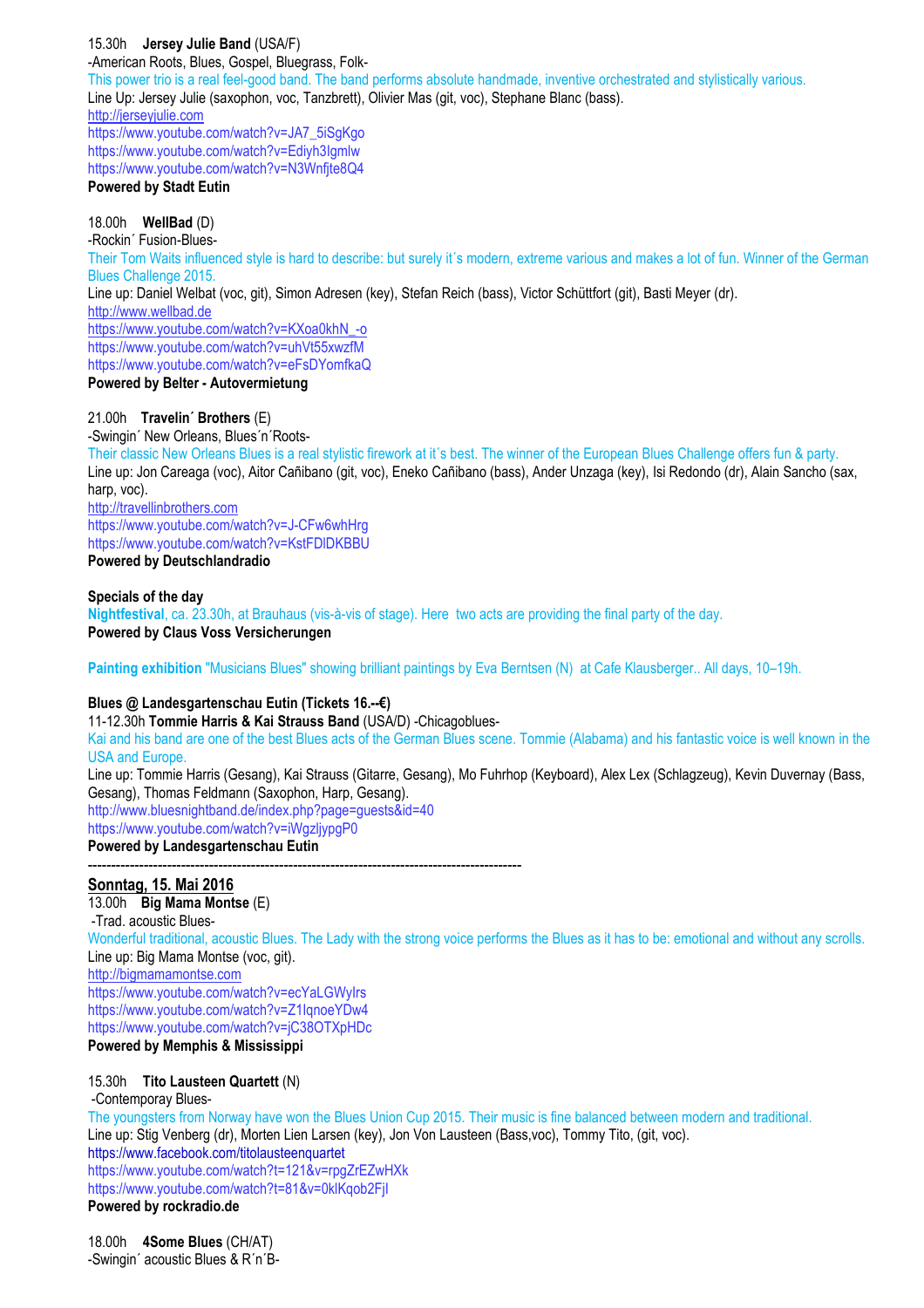The quartet swings the Blues as if there will be no tomorrow. A must-see for all lovers of extreme fine acoustic Blues. Line up: Walter Baumgartner (harp, voc), Dani Gugolz (doublebass, voc), Peter Müller (dr), Hannes Kasehs (git, voc). www.4someblues.com https://www.youtube.com/watch?v=fw5zDYoeWRE https://www.youtube.com/watch?v=UVJyUH1lqJ0

**Powered by Land Schleswig-Holstein** 

### 21.00h **Joey Gilmore & Band** (USA/I)

-Southern & Soulblues-Blues as it has to be- clear with all his natural strength. 40 years on the road and not tired off it he performs pure, uncomplicated and without any electronic gimmicks. Line up: Joey Gilmore (voc, git), Enrico Carpaneto (piano,keys), Pietro Salvatore Martinelli (b), Pietro Martinelli (dr). http://www.joeythebluesman.com https://www.youtube.com/watch?v=tb2qug8vfo8 https://www.youtube.com/watch?v=yQSo0z6wvmE https://www.youtube.com/watch?v=PSKRwYjoQ\_Q **Powered by Stiftungen der Sparkasse Holstein** 

**Specials of the day 11.30 h Morning pint: Tito Lausteen** (N)) -Acoustic Blues- at Café Klausberger. **Powered by Stadtwerke Eutin** 

**Nightfestival**, ca. 23.30h, at Brauhaus (vis-à-vis of stage). Here two acts are providing the final party of the day. **Powered by Deutschlandradio** 

**Painting exhibition** "Musicians Blues" showing brilliant paintings by Eva Berntsen (N) at Cafe Klausberger.. All days, 10–19h.

#### -------------------------------------------------------------------------------------------- **Montag, 16. Mai 2016**

#### 14.00h **Lisa Lystam Family Band** (S) -Electric Blues with a southern touch-

Allthough very young, the sextett satisfies with a fine balanced program based on traditional sounds- fresh and modern performed. Line up: Lisa Lystam (voc), Fredrik Karlsson (git), Matte Gustafsson (git), Mikael Fall (harp), Morgan Korsmoe (b), Patrik Thelin (dr). http://www.lisalystam.se https://www.youtube.com/watch?v=uCPVKu1XqFs https://www.youtube.com/watch?v=S5S3ssc2o00 **Powered by Sparkasse Holstein** 

### 16.15h **Monkey Junk** (CDN)

- Swamp R´n´B, Roots & Blues-Modern, various, a little bit dirty and straight ahead. 20 Maple Blues Awards,2 Canadian Independent Music Awards, 1 Blues Music Award (USA)- any questions? Line up: Steve Marriner (git, harp, key, voc), Tony D (git), Matt Sobb (dr). http://monkeyjunkband.com https://www.youtube.com/watch?v=9KobHW-vFlQ https://www.youtube.com/watch?v=1AbyBwIuu\_k https://www.youtube.com/watch?t=4&v=TYd1QIwozoA **Powered by Stadtwerke Eutin** 

# 18.30h **Jason Ricci & The Bad Kind** (USA)

-Modern Chicagoblues-Jason is one of the best harp player worldwide. His live performances are outstanding great- they are sweaty, sexual, intense and creative events.

Line up: Jason Ricci (harp, voc), John Lisi (git), Sam Hotchkiss (git), Andy Kurz (bass), Adam Baumol (dr).

http://www.mooncat.org

https://www.youtube.com/watch?v=0GsgVioeIDI https://www.youtube.com/watch?v=MN80lX953B0 https://www.youtube.com/watch?v=eJZPIAr81JM **Powered by Flensburger Pilsener** 

#### 20.15h Grand final: "**Hosted Session"**

Georg Schroeter & Marc Breitfelder are inviting:

Mit dabei/estimated personnel: Georg Schroeter & Marc Breitfelder, Big Mama Montse, Lisa Lystam Family Band, Monkey Junk, Zakiya Hooker, Jason Ricci.

#### **Powered by Stiftungen der Sparkasse**

#### **Specials of the day**

**Bilder-Ausstellung** "Musicians Blues" mit brillianten Bildern von Eva Berntsen (N) . An allen Tagen, 10–19h, Café Klausberger. **Painting exhibition** "Musicians Blues" showing brilliant paintings by Eva Berntsen (N) at Cafe Klausberger.. All days, 10–19h.

**Blues auf der Landesgartenschau Eutin (Tickets 16.--€)**